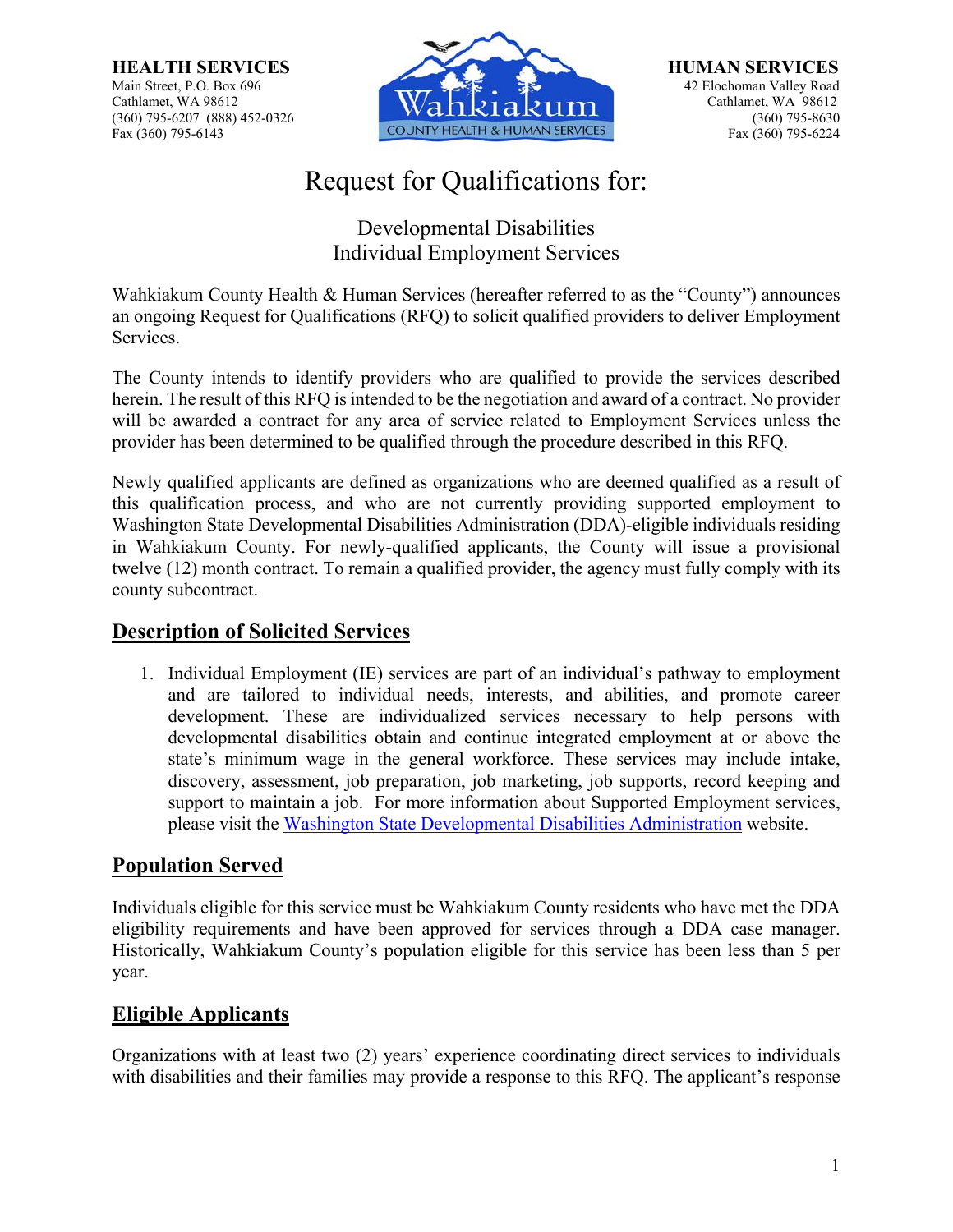must clearly demonstrate the skills and capacity to provide the proposed services. Agencies must demonstrate ability to meet the requirements of DDA policy 6.13

## **Application Evaluation procedure and Criteria**

An Evaluation Committee (EC) with knowledge of specific professional service requirements will evaluate eligible applications and make recommendations to the Department twice a year in September and March.

Based upon the content of the application(s), the applicant interview(s), and the evaluation of other available information, the EC will score the application response(s). The EC will present its recommendations to the Wahkiakum County Health & Human Services Advisory Board for advisory oversight and to the Board of County Commissioners for final decision on the application.

The EC may also consider the applicant's performance related to any previous contracts that the applicant may have held with the County.

### **Cancellation of Application**

Wahkiakum County reserves the right to cancel this RFQ at any time

### **Notification of Required Assurances**

Applicants who are awarded a contract agree to provide services in accordance with the requirements of the contract, and with the statutes, regulations, requirements, and policies identified below, including but not limited to:

- DDA Policy 6.13
- DDA Criteria for Evaluation
- DDA Policy 4.11
- DDA Guiding Values
- Compliance with federal and state laws requiring the safeguarding and disclosure of
- confidential information:
- Purchase of comprehensive liability insurance and bonding, as required by the County.
- Completion of an annual financial audit, and/or providing the County with audited financial statements;
- Completion and subsequent renewal of background checks for all employees, volunteers, or interns who will or may have unsupervised contact with children or vulnerable adults;
- Certification that the firm, association or corporation or any person in a controlling capacity or any position involving the administration of federal, state or local funds is not currently under suspension, debarment, voluntary exclusion, or a determination of ineligibility by any agency; has not been suspended, debarred, voluntarily excluded or determined ineligible by any agency within the past three (3) years; does have a proposed